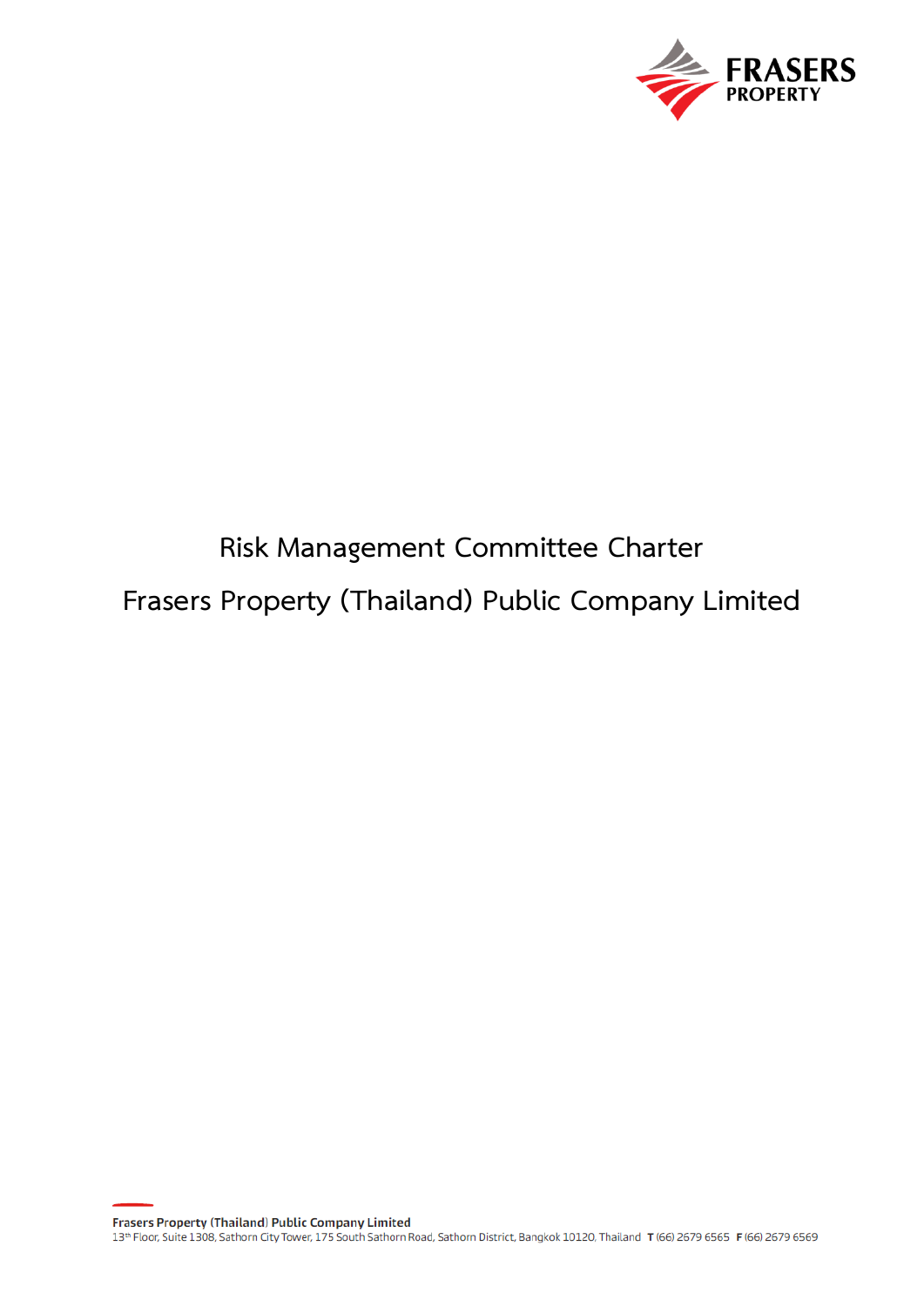

# **Frasers Property (Thailand) Public Company Limited Risk Management Committee Charter**

## **1. Objectives**

It aims to operate by the principles of good corporate governance, check and balance, and separation of risk management duties from those that cause risks (Business Unit).

The Board of Directors has appointed the Risk Management Committee to formulate risk management policies covering the entire organization. It also supervises the establishment of a risk management system or process appropriately to reduce the impact on the Company's business. The composition, qualifications, agenda, roles, duties, and responsibilities are set so that the Risk Management Committee can perform its duties effectively as assigned by the Board of Directors.

#### **2. Composition and Qualifications of the Risk Management Committee**

The Risk Management Committee consists of at least three members, appointed by the Board of Directors, and an independent director at least one member. The Board of Directors appoints the Risk Management Committee Chairperson, and the Head of Risk Supervision and Management Department acts as the secretary of the Risk Management Committee.

#### **3. Term of office**

The Risk Management Committee has a term of office of three years. It may be terminated in the event of termination of the Board of Directors, or the expiration of the term of the Risk Management Committee, or resignation, or being withdrawn. However, the risk management committee that vacates office upon the expiry of the term may be reappointed.

If the Risk Management Committee is vacant for reasons other than the expiration of the term, the Board of Directors shall appoint a qualified person to complete the number specified by the Board in this Charter. The person elected to be on the risk management committee instead will remain in office only for the remainder of the term of the committee he/she replaces.

#### **4. Roles, duties and responsibilities of the Risk Management Committee**

4.1 Consider and approve the policy, objectives, and risk management framework as a guideline for the risk management process for employees in the organization to be in the same direction and in line with the strategy and goals of the business. It is reviewed annually, and the early warning signs are highlighted.

Frasers Property (Thailand) Public Company Limited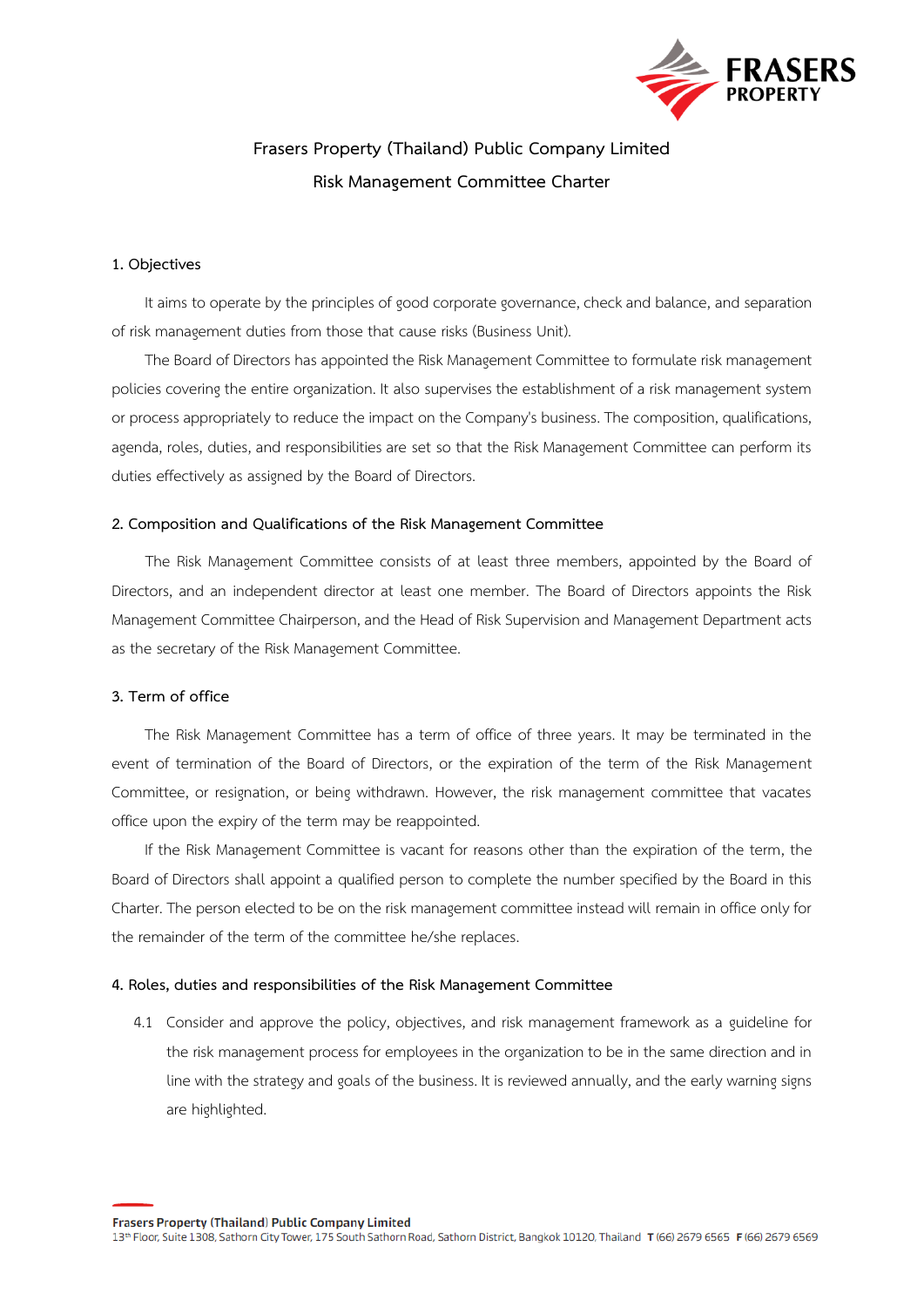

- 4.2 Consider the Company's transaction risk management policy to cover Business & Strategic Risk, Market Risk, Credit Risk, Liquidity Risk, Operational Risk, Financial Report Risk, Legal & Compliance Risk, and Reputational Risk.
- 4.3 Supervise the identification of risks by considering external and internal factors that may prevent the Company from achieving its objectives. The impact and likelihood of the identified risks are assessed to prioritize the risks and select appropriate risk management methods.
- 4.4 Consider and review the guidelines and tools for effective risk management appropriate to the nature and size of the risks in each aspect of the Company's transactions.
- 4.5 Consider and review the setting of risk limits and corrective measures to take action in case of non-compliance with the specified risk ceiling.
- 4.6 Follow up on risk assessment results in both normal and critical conditions (Stress Testing).
- 4.7 Assess the potential risks associated with new products or the risks for newly established transactions and formulate guidelines for hedging potential risks related to the transaction.
- 4.8 Review the Risk Management Committee Charter annually. If there is any amendment, it shall be submitted to the Board of Directors for approval.
- 4.9 Report the risk management results to the Board of Directors for acknowledgment. In the event of significant factors or circumstances that may have a considerable impact on the Company, it must be reported to the Board of Directors for acknowledgment and consideration as soon as possible.
- 4.10 Supervise and support anti-corruption risk management by assessing corruption risks and reviewing anti-corruption measures to ensure apparent adequacy and appropriateness.
- 4.11 Perform any other duties as assigned by the Board of Directors.

#### **5 Meeting and report**

- 5.1 The Risk Management Committee should meet at least once a quarter or as appropriate. The meeting agenda is set, and the directors are notified in advance with provided sufficient relevant information.
- 5.2 At a meeting of the Risk Management Committee, at least one-half of the total number of members of the Risk Management Committee must be present to constitute a quorum. The Risk Management Committee may attend the meeting in person at the meeting venue or participate by teleconference via telephone or audiovisual provided that is monitored to the meeting venue or by any other method as approved by the Risk Management Committee.
- 5.3 Suppose the Risk Management Committee Chairperson does not attend the meeting or perform his/her duties. In that case, the remaining directors shall elect one among themselves to preside over the meeting.

**Frasers Property (Thailand) Public Company Limited**